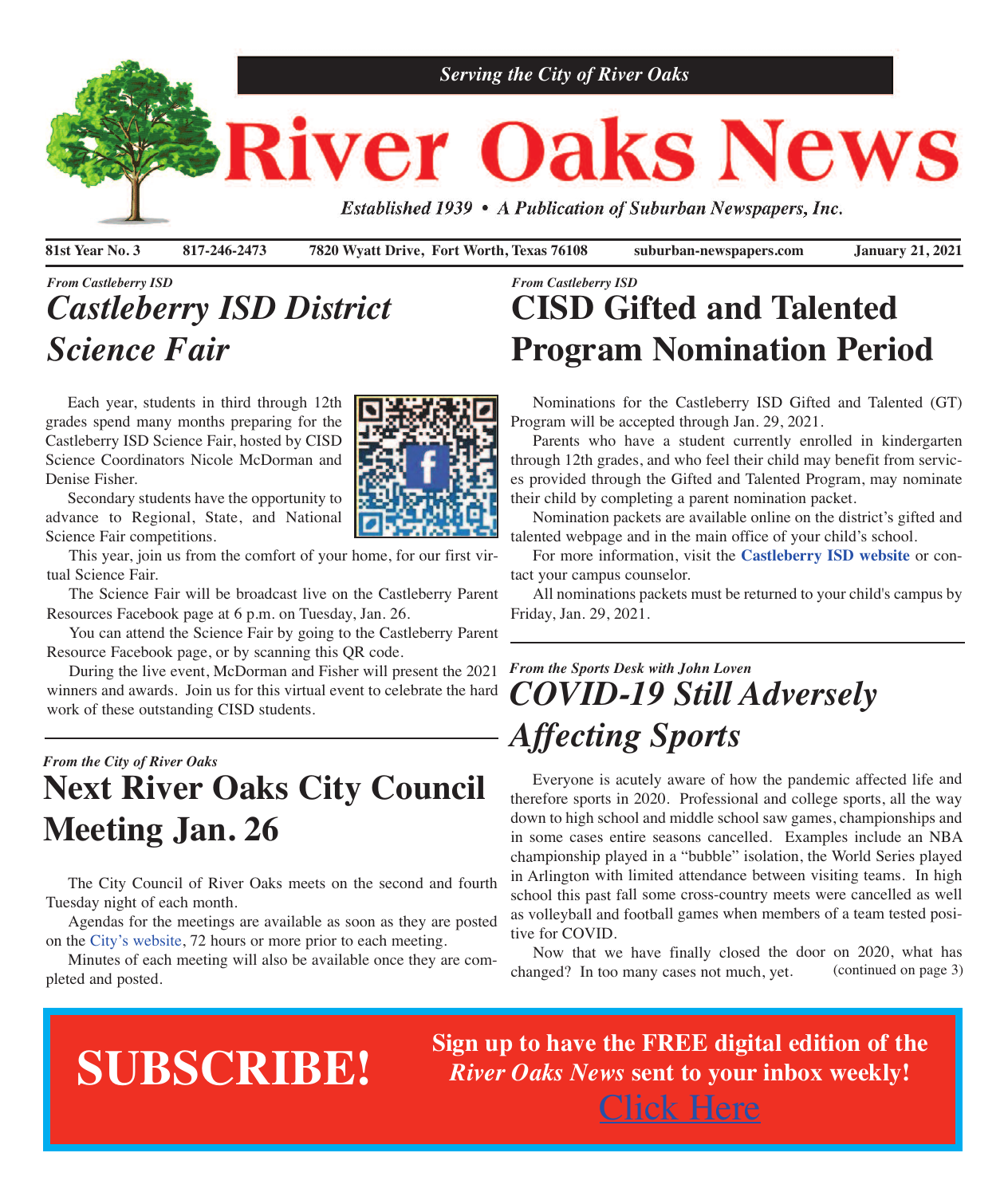

#### **A/C HEATING**

**PRECISIONAIRE & HEAT** "Licensed and insured for your protection" Warranty on all parts and labor • Up-front pricing. No overtime charges.<br>Senior & Military discounts. 100% Financing available. W.A.C. • All credit cards accepted. **Call 817-563**cards accepted. **Call 817-563- COOL(2665)** TACLB26642

**C E N T U R Y A I R C O N D I T I O N I N G A/C Tune up \$59.00** Free Estimates on Replacements. Best Price Guaranteed. Experienced Technicians. All work Guaranteed, No Gimmicks. Residential & Commercial. **817-244-5567** TACLA022067 *Serving the Community Since 1977.*







#### **ELECTRIC SERVICES**

**CALL MORTON ELECTRIC** For All of Your Electrical Needs & Wants! No Job is too Small! Located in White Settlement & will serve the surrounding areas. Fair Prices! TECL 25541 John Morton **817-771-6356**

#### **HOME IMPROVEMENTS**

#### **CARR'S REMODELING**

Doors, windows, trim, carpentry, decks, fences. Int./Ext. painting, textures. Kitchens, bathrooms, room additions & carports. 30 yrs. Exp. Insured.**817-995- 6968**

**COOPER COMMERCIAL CLEANING & MAINTENANCE.** Regular or Deep cleaning, Lighting upgrades, Drop ceiling installations Call for Free Estimate **682- 560-3846**

#### **PAINTING SERVICES**

**TURNER PAINTING** Interior, Exterior, Faux finishing, Tape, Bed, Texturing, Acoustic removal, Drywall repair, Tile work & flooring. Michael **817-406-6644**

## *From the Tarrant Area Food Bank Tarrant Area Food Bank Mega Mobile Market Schedule*

 Tarrant Area Food Bank (TAFB) has one whose access to nutritious food has been resumed their Mega Mobile Markets with a affected by the COVID-19 pandemic. market on Friday, Jan. 22 at Herman Clark Stadium from 10 a.m. to 1 p.m.

 TAFB will continue to hold Mega Mobile possible across 13 counties in North Texas. Markets every Friday at Herman Clark Stadium until further notice.

 In addition, TAFB will once again have the help of the Army National Guard, which will be deployed to TAFB for at least the next 30 days. Now more than ever, TAFB is seeking volunteers to assist with registration, traffic these events as far as possible to ensure that no control and food distribution. Sign up to volunteer **[here](https://tafb.galaxydigital.com)**.

all residents of the Tarrant area community who are in need of food assistance, and any-

------

**ADVERTISE WITH US! We have over 1000 inbox subscribers & growing! [suburban-newspapers.com](www.suburban-newspapers.com)**

 TAFB continuously strives to provide access to nutritious food to as many people as

 TAFB is committed to serving the Tarrant Area community in response to COVID-19.

 With the Mega Mobile Market being proven as an effective distribution model, food can be received by the community at a more rapid rate. The goal is to spread the word about family goes hungry.

 These events are designed to serve any and **Herman Clark Stadium, 5201 CA Roberson Friday, Jan. 22 - 10 a.m. to 1 p.m. - Blvd, Fort Worth, TX 76119.**



## **Suburban Newspapers, Inc.** *~ Veteran Owned ~*

## **Publishers of the** *Benbrook News, River Oaks News* **and** *White Settlement Bomber News*

Publisher: Boyden Underwood, publisher@suburban-newspapers.com Editor: Emily Moxley, suburbannews@sbcglobal.net Classifieds: Vee Horn, ca.suburbannews@sbcglobal.net

## **7820 Wyatt Drive, Fort Worth, TX 76108 817-246-2473**

**<http://www.suburban-newspapers.com>**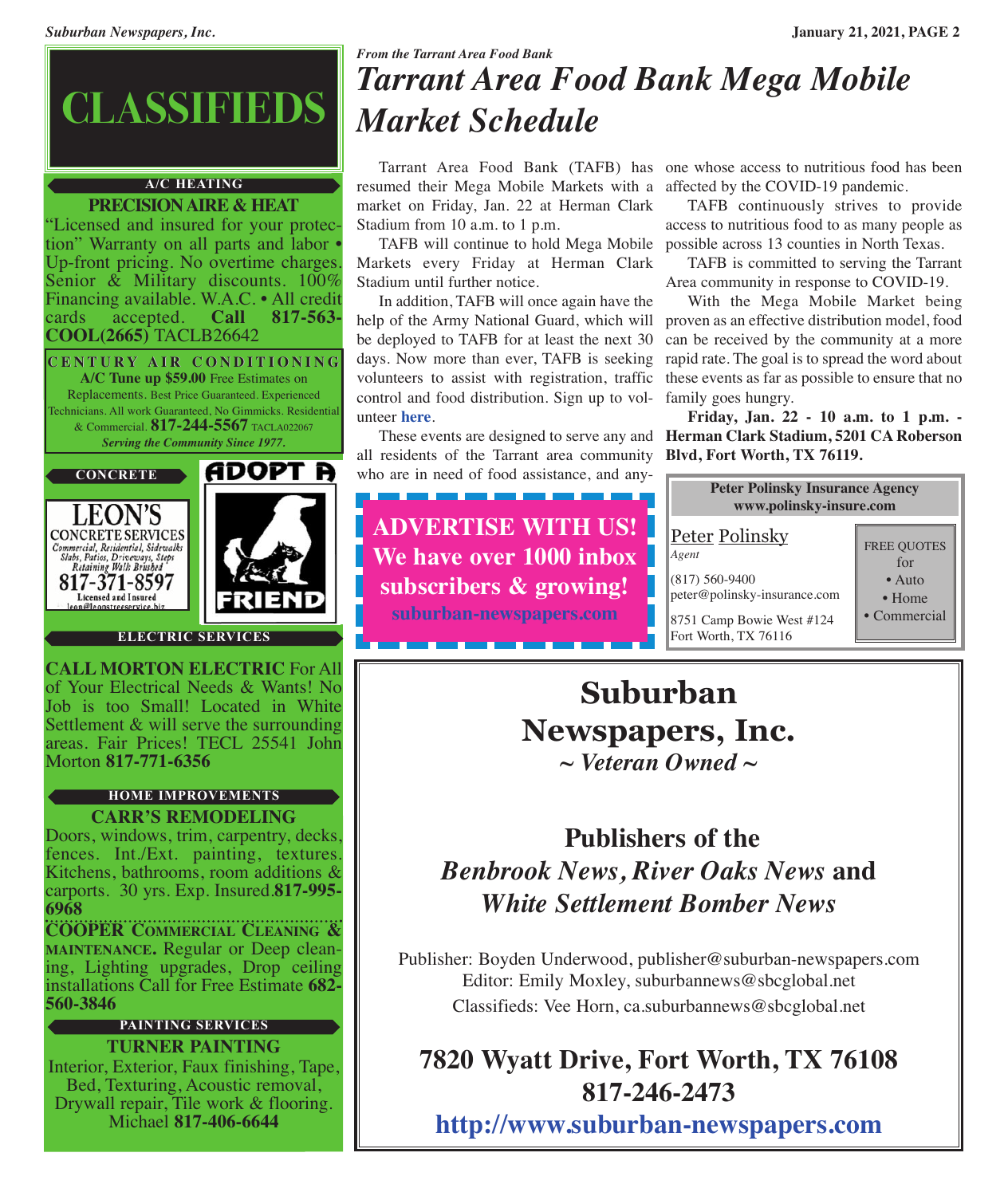# **CLASSIFIEDS**

#### **PAINTING SERVICES**

**HAYWOOD PAINTING** Interior & Exterior.<br>Remove popcorn, wallpa-<br>per, tapebed texture & exte-

First wood repair, Over<br>30yrs. exp. Ref. Free Est. Call **817-454-6489** Repair/remodeling, painting, plumbing, drain lines cleared & fencing. Reasonable. **817-233-5339**

**D & M**

#### **PLUMBING**

#### **PLUMBING BY RICHARD**

Master Plumber Lic.#M15853.\*Repairs \*Drains Cleared \*Slab Leaks \*Water Heaters Remodels, 45yrs. exp. Cards Accepted **817-907-0472**

**LONNIE BRAVO**

**PLUMBING** Drain cleaning, slab leaks, electronic locate & repair. Sewer repair, gas test, tankless water heaters, bathroom & kitchen remodeling **817- 715-6747** M3881

**SPRINKLER/IRRG.**

**TIGERT & DAUGHTERS** Irrigation <sup>25</sup> yrs. exp. We do it All! **817-480-8465** lic #4543

#### **TILE WORK**

**TILE WORK AND REPAIRS** Kitchen and bathroom remodeling Shower pans, tub surrounds, tub to shower conversions. Back splashes and flooring. Free estimates **817-789-7063.**



**Fencing LLC.**<br>Privacy, Chain link, Wrought Iron Residential or<br>Commercial. Commercial. **817-219-0649**

**ALEX'S LAWN SERVICE** FREE Est. Trash hauls, cleanup, tree trimming leaf removal & fertiliz- ing. No job too Big/Small Sr. Discounts

**817-793-9096.**

#### *LYNCO FENCE* **Residential • Commercial**

**Chain Link • Wood Fence Repair • Free Estimates** *Bobby Lynn* **(817) 246-5641 Cell: (817) 994-8302**

## **Sports Desk**

(continued from page 1)

 This past weekend we saw the final state championship football games finally being **Friday, Jan. 8** played – a good month later than usual – all due to COVID-19. However, now UIL basketball and soccer seasons are in full swing. Games are still being cancelled, in some cases at the very last minute, due to a positive COVID test on one team or the other.

 Unfortunately, with the COVID-19 numbers in north Texas still rising at an alarming level, sudden cancellations of UIL sports will likely continue.

 If you plan on attending a basketball, softball, baseball game, a power lifting or track County District Attorney's Office on the meet, it would be wise to check with the host school (Castleberry High School or Irma Marsh Middle School) on the day of competition if possible, to see if it is still going to take place.

 Hopefully, with more vaccinations available and administered in the near future, the end of this pandemic is on the horizon. Let's all continue to try to be positive and optimistic, and continue to wear your mask, keep socially distant and be smart!

And Go Lions!

#### **Legal Notice NOTICE OF A PUBLIC HEARING**

A Public Hearing is scheduled for **Tuesday, January 26, 2021 at 7:00 P.M**. in the River Oaks City Council Chambers located at 4900 River Oaks Blvd. in River Oaks, Texas in order to receive public input on the 47th year (FY 2021) Community Development Block Grant Program for the City of River Oaks. For more information please contact the Public Works Director at 817-626-5421, extension 322.

#### **Legal Notice NOTICE OF PUBLIC SALE**

of property to satisfy landlord's lien. Pursuant to Chapter 59, Texas Property Code. Sale is **10 a.m., Saturday, Jan. 30, 2021 at Store It Now, 8877 Boat Club Rd., Fort Worth, TX 76179.** Call 817-236-7711 with any questions.

Property will be sold to the highest bidder for cash. Property includes contents of spaces of the following tenants:

Carlos Bernal – Tools, Tool Chest, Cabinet, Bed Frame, Microwave, Misc.

Cesar Solis – Fish Tank, Clothes, Misc. Household Items

*From the River Oaks Police Chief Christopher Spieldenner*

## *ROPD Crime Report*

 Officers from the River Oaks Police Department were dispatched to a residence in the 900 block of Hallum in reference to a stolen vehicle. Upon arrival, the victim advised that he had initially allowed a friend to borrow his vehicle to drive to the store. After several hours, the friend had not returned the vehicle and was reported to be trying to sell it somewhere in the North Side of Fort Worth. Detectives will be trying to recover the vehicle, and/or filing theft charges with the Tarrant friend.

 Officers were dispatched to a residence in the 5300 block of Cornell in reference to a juvenile runaway. The complainant advised that her juvenile daughter had left the house without permission. The complainant advised that she believed the juvenile would be in the company of her boyfriend. Officers completed a missing persons report which was entered into the FBI computer database. NOTE: This missing juvenile was later recovered by the Fort Worth Police Department and back safe at home.

#### **Saturday, Jan. 9**

 Officers conducted a traffic stop on a vehicle in the 5000 block of River Oaks Blvd for speeding 55mph in a posted 40mph zone. Officers made contact with the driver of the vehicle and noted a strong odor of an alcoholic beverage on his breath. The driver was given a standardized field sobriety exercise and displayed distinct signs of intoxication. The driver was arrested for Driving While Intoxicated. The driver was then transported to a local hospital where his blood was drawn for testing. This subject was then transported to the River Oaks Police Department where he was booked without incident.

 Officers were dispatched to a residence in the 4400 block of Byrd in reference to a disturbance. Upon arrival, officers spoke with the victim who advised she had been assaulted by her boyfriend's ex-girlfriend with a handheld electric stun gun. Officers completed a report for Assault causing Bodily Injury. Detectives will be further investigating to determine what charges will actually be filed in this case.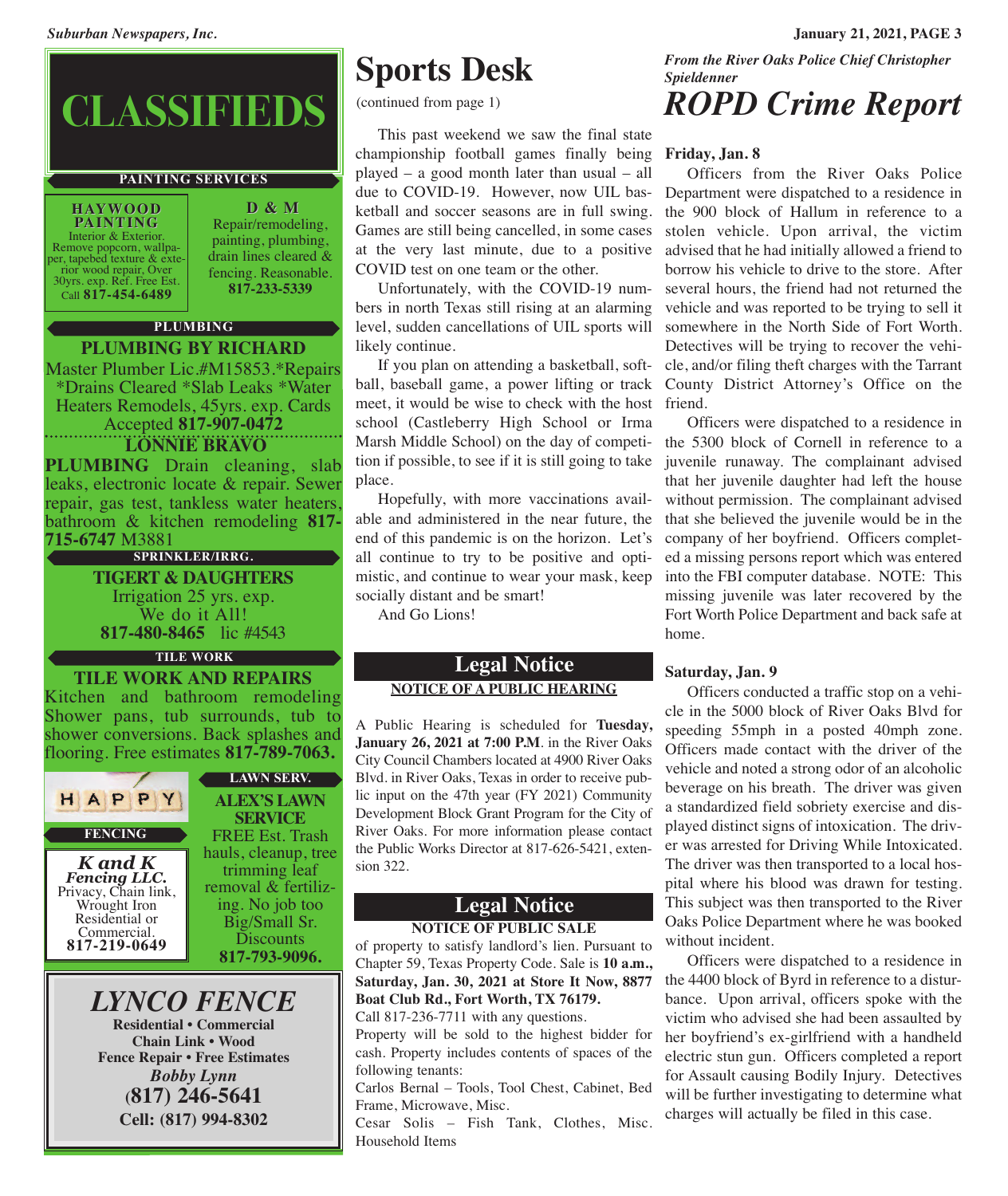

# **Don Brown Tax Service, Inc. NEED MONEY? CASH ADVANCE UP TO \$6000 \*must qualify Insert of Telecommunity** Santa Barbara TPG

**Don Brown Tax Service, Inc. 1001 S. Cherry Lane Fort Worth, TX 76108**

**A Green Dot Company** 

**Call today 817-367-0036**

**to schedule your appointment**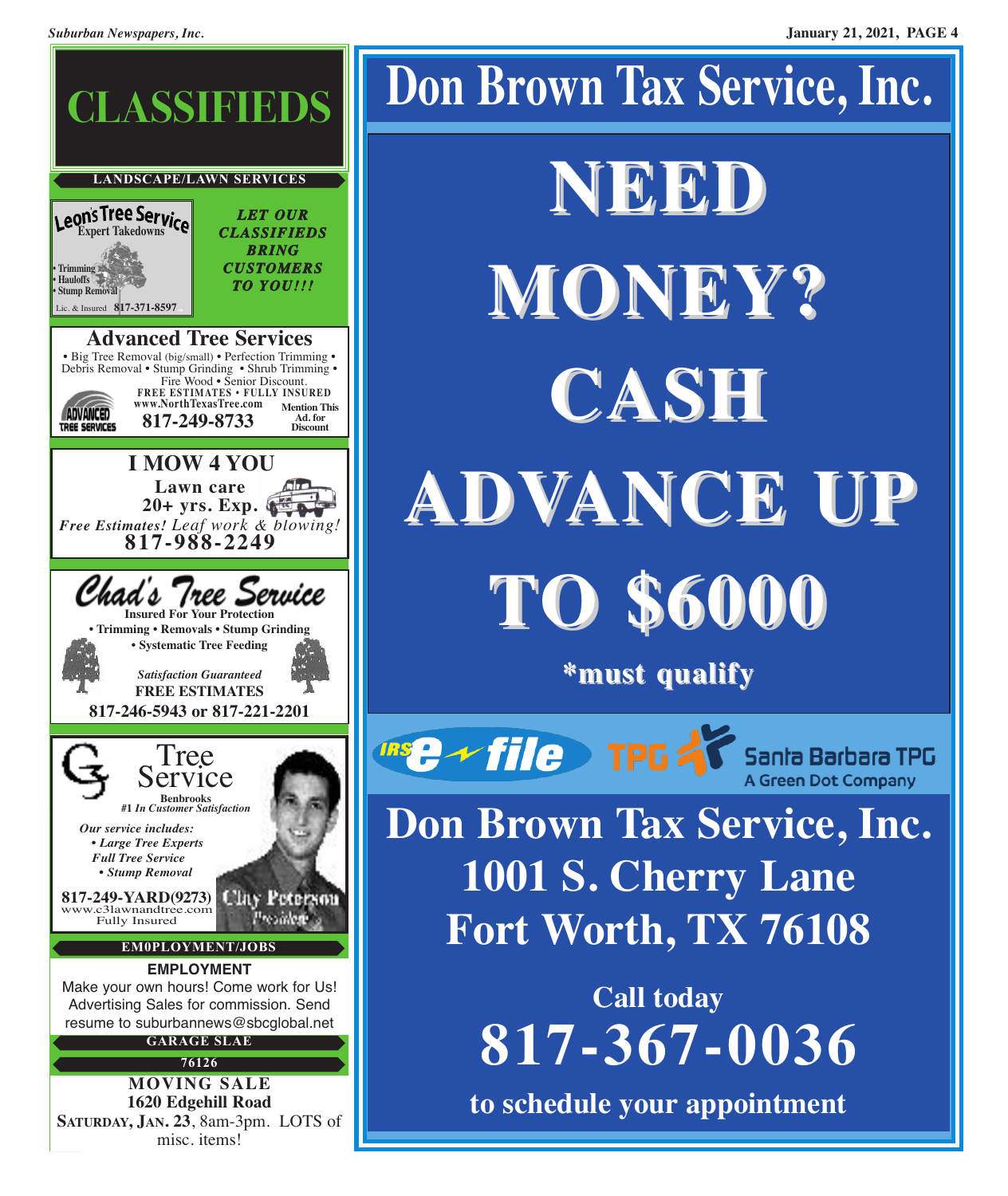

## *Texas History Minute* **Doolittle Raider and Texas Native Robert L. Hite** *by Dr. Ken Bridges*

 The attack on Pearl Harbor in 1941 horri-Hite's crew hit a fuel depot and a factory in fied the American people. More than 2,000 Nagoya. Of the aircraft, only one landed safepeople were killed in the attack that wrecked ly in Allied territory. The remainder were much of the navy's Pacific Fleet.

 America wanted to strike back hard to tell occupied China. Hite's crew was captured Japan that America would not be defeated. In and spent the remainder of the war in a POW spring 1942, America got that chance with camp and tortured for the next three years. Doolittle's Raid, a feat helped in part by a number of Texas natives, including pilot He married his first wife Portia in 1946, with Robert L. Hite.

 Doolittle's Raid was named for Lt. Col. left the service but returned during the Korean Jimmy Doolittle, who devised a plan to strike War era before retiring as a lieutenant colonel. back at the heart of Japan to avenge their In 1955, Hite moved his family to Arkansas attack on Pearl Harbor. Doolittle commanded where he took a job as manager of a hotel. a squadron of sixteen B-25 bombers in a sur-Here in 1961, he hosted a convention of prise raid on Tokyo and other Japanese cities. Doolittle Raid veterans. He went on to man-

 Word of the impending raid had quietly age a series of hotels before his retirement in spread among pilots who jumped at the chance 1984. to strike back at Japan.

Hite had repeated a story for years that II generation faded away, their importance to men were offering him up to \$500 to take his the freedom of the world and appreciation for place. He turned them all down, a patriot what these soldiers accomplished grew. The determined to do his duty. On April 18, 1942, Doolittle Raiders were presented many honthey lifted off from the crowded deck of the ors, and Hite himself was inducted into the USS Hornet, aiming for targets 800 miles Texas Aviation Halls of Fame at the Lone Star away. The daring raid was later adapted into Flight Museum in Galveston. By March 2015, the famous 1944 film Thirty Seconds Over Hite was one of just three men left alive from Tokyo starring Spencer Tracy.

 While the bombing did little long-term mony was planned for April to honor him and damage to the Japanese war machine, the his comrades with the Congressional Gold attack humiliated them. They pulled several Medal. fighter squadrons from forward positions to protect Tokyo from further attacks. As the war age of 95. He was buried with full military raged on, this prevented these units form honors and surrounded by family, friends, and responding to American offensives as Allied a host of well-wishers. forces slowly retook the Pacific region. Americans were thrilled at the success of the raid.

 Of the 80 men on sixteen bombers for the mission, thirteen were from Texas, including Robert L. Hite. Other Texans included Thadd H. Blanton of Archer City, a co-pilot, Kenneth E. Reddy of Bowie, also a co-pilot, and John A. Hilger of Sherman, a pilot.

 Hite was the son of cotton farmers outside Odell, Texas, in 1920. He briefly attended West Texas State Teachers College before enlisting in the army in 1940. He wanted to serve as a pilot but flunked the first physical. In spite of this setback, he gained his certification as an Army Air Force pilot the next year.

either shot down or crash-landed in Japanese-

 After the war ended, he continued to serve. whom he had a son and a daughter. He briefly

 In the years since the war as the World War the legendary 1942 raid. A White House cere-

Days before the ceremony, Hite died at the